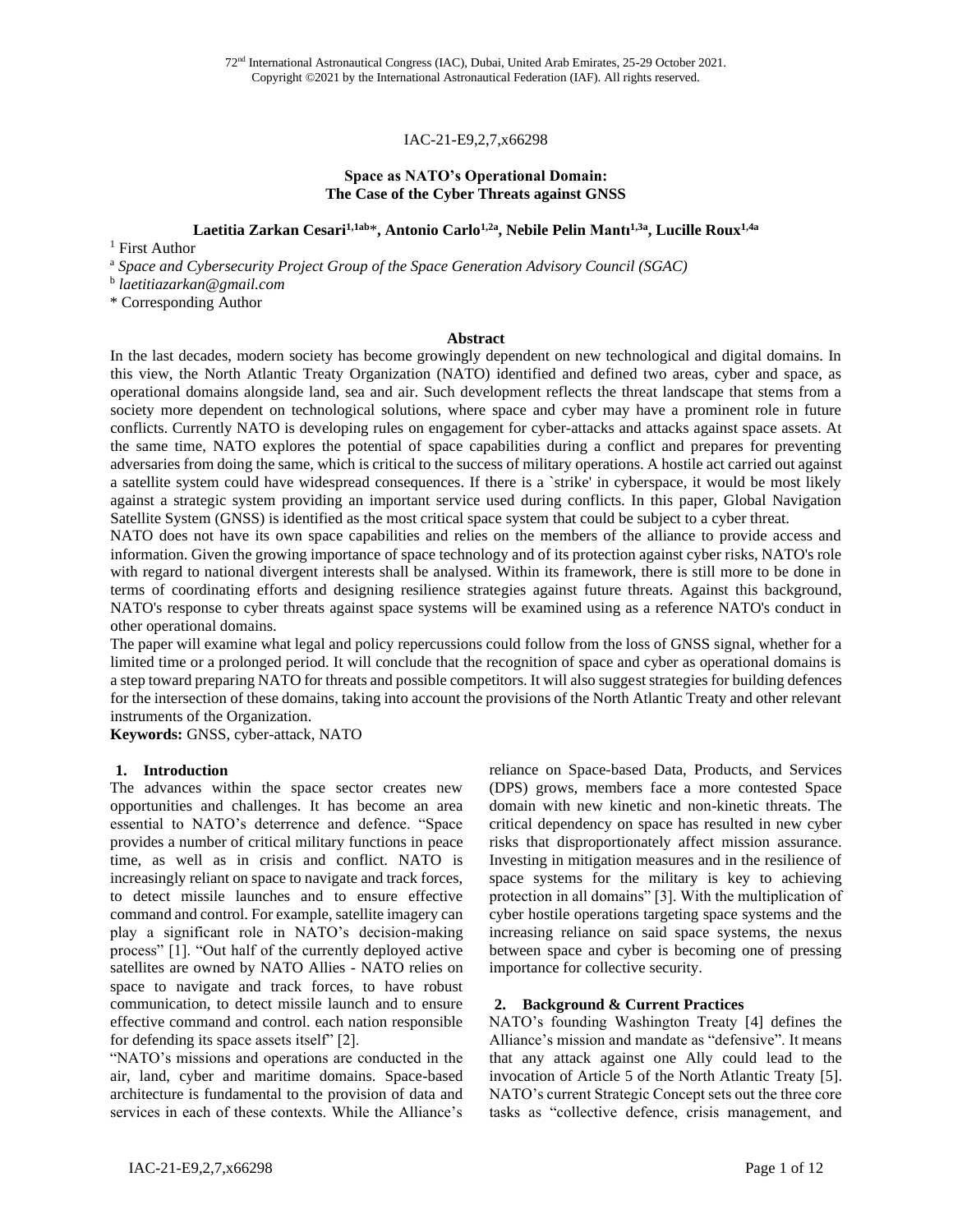cooperative security" [6]. To fulfil these tasks and fight against new threats, the heads of State and government of 30 Allied countries [5] reaffirmed this year their defensive mission and mandate against multifaceted threats and systematic competition. Allied countries also underlined the need for resilience, as a national responsibility and collective commitment [7].

As part of the Alliance, NATO Allies commit to procure equipment and software to be integrated into their national defence architecture, which becomes part of the overall NATO capability [3].

Pursuant to Rule 2 of the Oslo Manual on Selected Topics of Law Armed Conflicts, a collective work which restates the current law of armed conflict regarding hostilities in a diverse range of contexts, Outer Space operations are governed by international law, including the Charter of the United Nations and the applicable principles and rules of the Law of Armed Conflict (LOAC) [8].

This Manual restates the provisions of the Outer Space Treaty, a text considered as the basis of international space law, of which Article III provides that space activities must be carried on "in accordance with international law, including the Charter of the United Nations, in the interest of maintaining international peace and security and promoting international cooperation and understanding" [9].

Considering the recent public declarations that space is an operational domain, the question of the law applicable to the use of space technologies, among which Global Navigation Satellite System (GNSS), and to the protection of space assets used for military operations, has been thrusted at the forefront of the international discussions.

### *2.1 Operational Domain vs Warfighting Domain*

NATO does not have an official definition of a domain, nor a set of criteria for what constitutes a domain. The term is defined in the dictionary as "a territory over which rule or control is exercised", and as "a sphere of activity, interest, or function" [10]. In international humanitarian law, domain is an area in, from, and through which military operations create intended effects [11]. According to researchers, such a declaration is a recognition of "the role of space in military operations and the importance of space for national security" [12]. Since 2012, as a human-built domain, cyberspace has been accepted as an operational domain [13]. During Wales Summit in September 4-5, 2014, NATO acknowledged that international law applies to cyberspace, and that cyberspace is part of NATO's core task of collective defence, and The Enhanced Cyber

<sup>1</sup> Warfighting is defined as "fighting between the armed forces of countries that are at war". Available at: [https://www.macmillandictionary.com/dictionary/british/warfi](https://www.macmillandictionary.com/dictionary/british/warfighting) [ghting](https://www.macmillandictionary.com/dictionary/british/warfighting)

Defence Policy was endorsed in Wales Summit Declaration [14] in 2014 and updated in 2018. On 14 June 2016, Allied defence ministers agreed to recognise cyberspace as an operational domain at the NATO Summit in Warsaw in July, without changing NATO's mission or mandate, which is defensive [4].

NATO uses space for a wide range of activities, from communication (Satellite Communications, SATCOM), intelligence-gathering (Intelligence, Surveillance, Reconnaissance, ISR) and the focus of this article: navigation, to tracking forces around the globe (Positioning, Navigation & Timing (PNT)) and detecting missile launches (Deterrence).

Alliance's all modern military engagements rely more and more on space-based assets, yet NATO does not have its own space assets as it benefits from the Allies capabilities. Since more than half of the 3,000 active satellites orbiting Earth belong to NATO members or companies based on their territory [15], NATO will continue to rely on national space assets of members [16]. Following the London Summit and declaration of space as an operational domain by North Atlantic Council in London 3-4 December 2019, NATO formally declared space as "an operational domain", along with air, land, sea and cyberspace, but "without weaponization" [17] in order to avoid an arms race, and to limit the use of space only to national security, as recognised by the Alliance. And then, NATO recalled the utter importance of conducting space activities in compliance with international law [5].

The strategic importance of Space drove NATO in October 2020 to establish a NATO Space Centre at Allied Air Command in Ramstein, Germany [18].

US Chief of Space Operations, General John W. "Jay" Raymond defined space as "a warfighting<sup>1</sup> domain" early in August 2019, before the establishment of the US Space Force, on the Pentagon brief. "Although space is a warfighting domain, our goal is actually to deter a conflict from extending into space; the best way I know how to do that is to be prepared to fight and win if deterrence were to fail"<sup>2</sup>, he affirmed. Following the establishment of the US Space Force on October 28, 2020, during a press conference, added that "it is clear today that space is a warfighting domain just like air, land and sea", and he "couldn't have said that five or six years ago".

The preference of the terms reflects an important change (a paradigm shift in thinking), as there is an important difference between taking space as an operational domain and as a warfighting domain. (Also, NATO and

<sup>2</sup> The first 'space war' or 'space enabled war' was the First Gulf War, since the early 90s, space has been used for GPS, PGMs, satellite communications, etc. to enable war on Earth, during which space was not officially defined as a warfighting domain.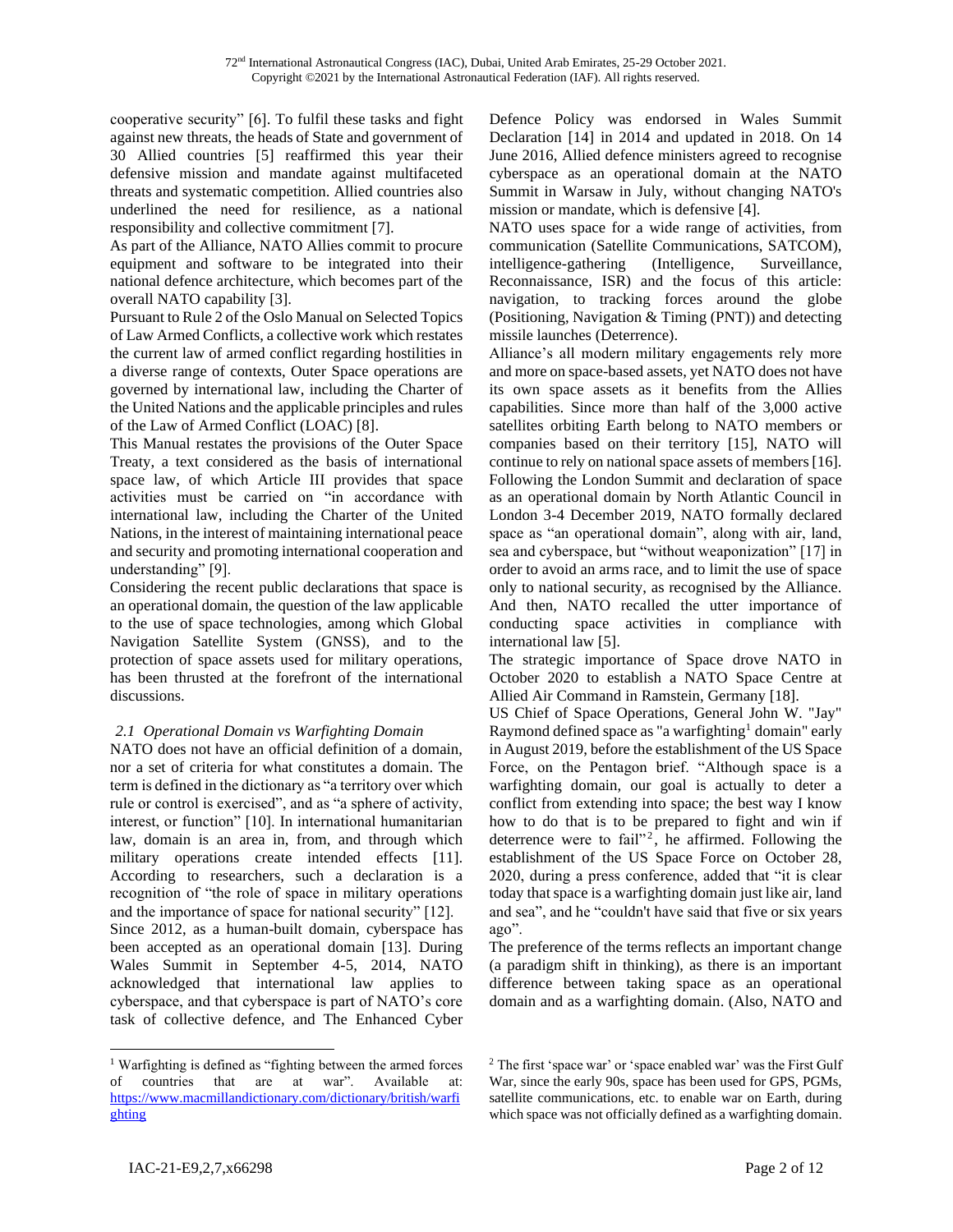US Military do not understand and define "domain" the same way.)

The NATO doctrine takes the concept of "domain" as different dimensions of an "operation environment", including its land, air/space, maritime dimensions, as well as the Political, Military, Economic, Social, Infrastructure, and Information Systems (PMESII), systems of main adversaries [19]. Operational domain, in this sense, covers "maintaining situational awareness and reliable access to space services that are critical to the success of NATO's operations, missions and activities for the objectives of the Alliance".

The use/choice of the term "warfighting domain" by US officials, on the other hand, might signal a change, that "an armed conflict is inevitable". Professor Michael Schmitt [20] underlined in 2018, that the use of space today is more than reliance on space assets for the success in the armed conflicts, it is winning a war that extends to space. This declaration is one of the consequences of the militarization of space, which means the nations are in a process of becoming ready for (an armed) conflict or war in Space. Many NATO Allies, testing their readiness with wargames<sup>3</sup>; such as the US since 2012 with Schriever Wargames<sup>4</sup> emulated a national NATO operation with reliance on space-based capabilities provided by member nations, and training NATO Subject Matter Experts (SMEs) [21]. France in lead with AsterX Wargame in March 2021 together with the US, Germany, Italy outlines the importance for European countries to focus, first on the assessment of satellite protection and surveillance capabilities. On one hand, Russia and China have been developing counter-space capabilities and testing them since 2007.

Concerning the qualification of cyberspace as an operational or warfighting domain for NATO and Allied states. According to NATO website, cyberspace is a domain in, from, and through which military operations create effects [22].

This dimension of military space operations represents the primary linkage to the other warfighting domains and enables command, control, and exploit space capabilities through a physical and logical architecture that collects, transmits, and processes data around the world and across the domain.

# *2.2 NATO in Cyber, Rules of Engagement*

One of the most important questions remains as to reliance on the NATO Allies assets for future operations, and how collective priorities will be balanced with/against those of national interests?

Cyber threats to Alliance security are becoming more frequent, complex, destructive, and coercive [23]. NATO has established a roadmap to Cyberspace as an operational domain approach, and the Allies have taken important steps in cyber defence over the past decade. In 2018, they agreed on how to integrate sovereign cyber effects, provided voluntarily by Allies, into Alliance operations and missions, as well as to stand up the initial Cyberspace Operations Centre, with activities along the following lines of effort: training, capability development, organizational constructs, operational planning, exercises and strategic communications, and reinforced the Alliance's hybrid and cyber defences by establishing Counter-Hybrid Support Teams and a Cyberspace Operations Centre. However, what is NATO going to do in order to address the complex and evolving challenges in cyberspace?

The 'deterrence' emphasis in connection with cyberspace is significant and can be considered as another step towards the acceptance of offensive cyber capabilities as part of NATO's collective defence policy. From national to collective operations, whether defensive or offensive, the integration of national cyber capabilities or offensive cyber capabilities into allied operations and missions, also requires updating allied baseline requirements for national and allied effectivity and resilience, including energy, transport, and communications, as well as regulating the impact of 5G and other new technologies. Among many steps taken by NATO, such as investments to NATO Space Centre, 1.4 billion Euros of investment in new technologies in areas ranging from cybersecurity to surveillance and reconnaissance, and sharing the information gathered by remotely piloted platforms 5 , one of the largest 6 in this regard, has planned for the acquisition of the satellite capacity to provide more secure and quick communication for forces in different combat environments.

<sup>&</sup>lt;sup>3</sup> Wargaming plays an important role for the modern military, to know better the geography and relevant terms of an environment, as it provides an analytic approach to real life crisis, and helps to simulate aspects of warfare at the tactical, operational, or strategic level, provides ground to examine adopted warfighting concepts, train and educate commanders, personnel, and analysts, enables to explore scenarios, and assess how force planning and posture choices will affect future campaign outcomes. Jonathan Cham, Katherine Pfrommer, Wargaming, RAND, 2021.

<sup>4</sup> Schriever Wargames first initiated in 2001, under US Air Force Space Command, to assemble a military coalition of

spacefaring nations to rival that of Operation Enduring Freedom or the Western Bloc.

<sup>5</sup> Earlier in 2019, SACEUR declared a major milestone programme, namely The Joint Enterprise for Intelligence, Surveillance and Reconnaissance, which is NATO's fleet of new Alliance Ground Surveillance aircraft initially operationally ready to conduct missions, with a reset on EMS/EW.

<sup>6</sup> This sum is pronounced as over 1 billion euros worth to acquire new satellite capacity in 2020–2034.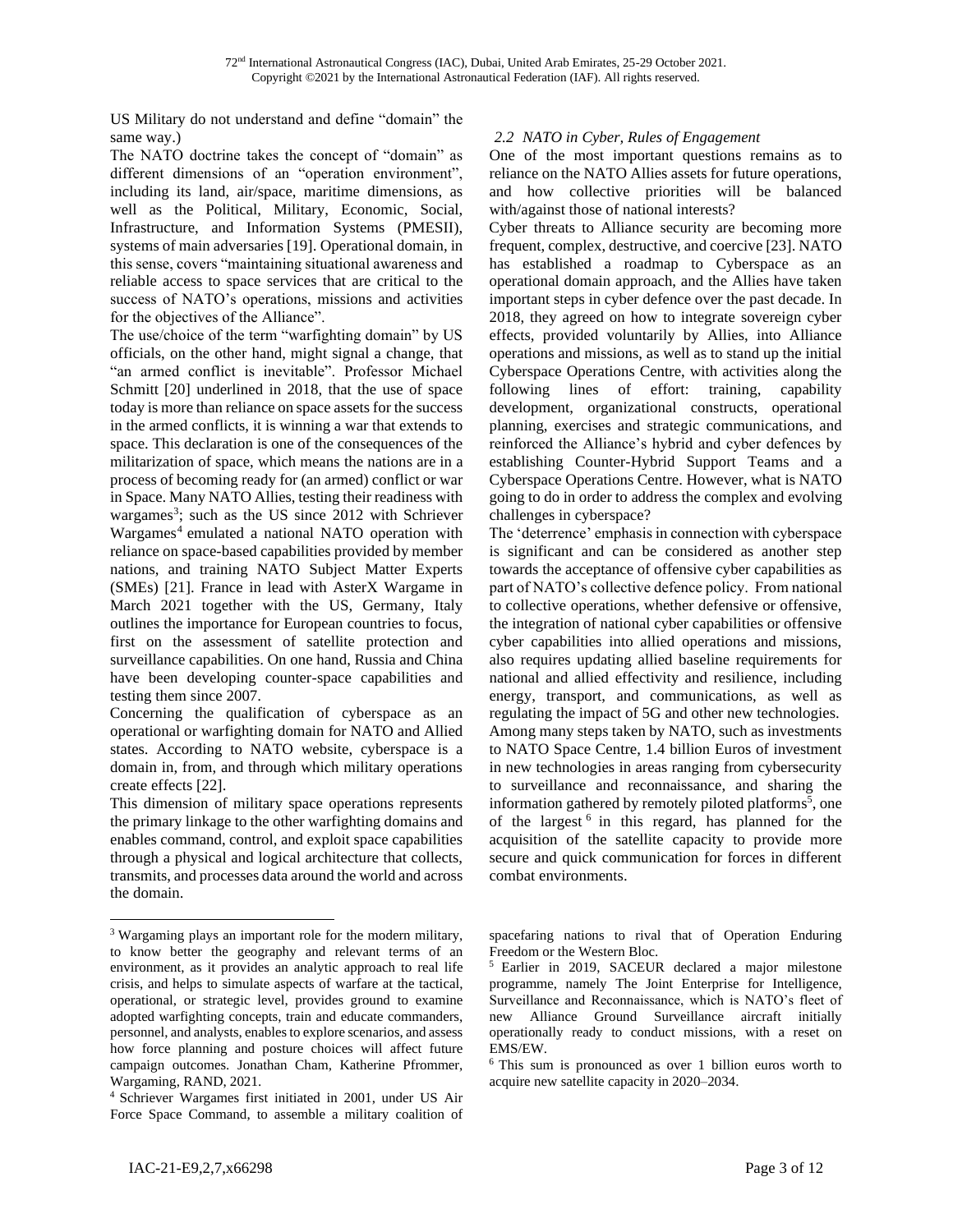Cyber capabilities are extremely relevant when they are integrated with Air and Space capabilities, in multi- or all-domain operations, as the skilful coordination and management of resources are assured in and through Cyberspace [24]

NATO's 2021 JAPCC Conference theme is determined as 'Delivering NATO Air & Space Power at the Speed of Relevance', considering the actual execution of Air and Space operations, the integration and coordination of resources of/in multiple domains in time and space is essential for mission success, so securing the cybernetwork across these domains, which this coordination takes place, is paramount. In contemporary military operations, superiority is not permanent, and will be challenged by multiple means, multiple times, by various vectors including technology, in multi- or all-domain operations, while Air and Space capabilities are integrated with cyberspace and brought to bear against an adversary. The digitally interconnected systems establish larger lethal systems, and a myriad of attack surfaces with varying degrees of vulnerability to attack in and through cyberspace, which introduces greater risk to Air and Space operations, and air and space supported missions [24].

### *2.3 NATO in Space: NATO's Strategy. The Use of GNSS, etc. - Difference in Users and Providers*

The 1949 North Atlantic Treaty does not acknowledge Outer Space within its articles, the Treaty's wording makes it unclear whether NATO's 'collective selfdefence'<sup>7</sup> umbrella, provided through Article 5, would apply to the space operational domain; neither explicitly denies the possibility for parties to carry out operations in Outer Space.

NATO leaders have identified Space technologies as one of seven critical, emerging, and disruptive technologies essential for the Alliance to maintain a technological edge [25]. In order to adapt and meet rapidly evolving space and counter-space threats, on June 27, 2019, at the Defence Ministers' meeting, Allies adopted NATO's Space Policy [26] and in November 2019, the North Atlantic Treaty Organization (NATO) declared "outer space" to be its fifth operational domain [27] but not a warfighting domain. In September 2020, decided to create an 'Air and Space Operations Centre'. A month later, NATO created its first-ever Space Centre in Germany and in 2021 it was decided that France would host the new NATO Centre for Excellence in military space.

The first challenge for NATO in Outer Space is regulatory, while the increasingly congested, contested, commercial, and competitive nature of Space operations intensifies the need for legal clarity and harmonization, the development of national space law frameworks are at a different pace. The lack of clarity weakens the alliances options for deterrence, therefore, as Secretary General Stoltenberg highlighted [28] build on previous cyberattack declarations to issue a formal declaration stating the readiness to counter attacks on Allied Space assets, including an explanation of which assets fall within the scope of the Treaty [29]. As a result, following the collective commitment under Article 3 of the North Atlantic Treaty, to reduce vulnerabilities and ensure Allied militaries can effectively operate in peace, crisis and conflict, to strengthen interoperability and understand vulnerabilities,

While the institutional development is rapid, member states' legal development at different pace and adoption of different standards, can lead to the progressive dismantling of regulatory standards or, as NATO Officials used, to a 'race to the bottom', which could compromise the interoperability of the Space legal frameworks of the member states, and reduce the collective value of space assets and negatively impacts NATO's Space power projection [29]. To this end, one of NATO's space policy priorities is to foster enhanced interoperability by fostering a common legal Space doctrine based on agreements on fundamental mechanisms, international standards, or norms of behaviour, in which Allies can collaborate using operational assets and national policies or frameworks.

"NATO does not own satellites, but owns and operates terrestrial elements, such as satellite communications anchor stations and terminals. It requests access to products and services of member states – such as space weather reports and satellite overflight reports provided via satellite reconnaissance advance notice systems – but does not have direct access to satellites: it is up to individual NATO member states to determine whether they allow access".

Qualified as a civilian infrastructure, GNSS is a worldwide civilian infrastructure and targeting of GNSS would have wide-ranging repercussions for both civilians and military. The legal aspects associated with hostile cyber operations against GNSS concern international telecommunications law, namely the ITU body of agreements and regulations on the use of radio frequencies. The navigation satellites used by the military are vital for NATO communications and transportation networks, especially when navigating in maritime areas without terrestrial orientation.

# *2.4 Legal conduct in operational domains*

Space power is uniquely infrastructural and connected to Earth [30]. As highlighted in the Brussels Summit in 2019, the NATO Allies are committed to international

<sup>&</sup>lt;sup>7</sup> In a pragmatic approach, the NATO Treaty regulates 'collective self-defense' in Article 5, if an "armed attack"

occurs, and as the prerequisite to activate Article 5, Article 6 defines an armed attack.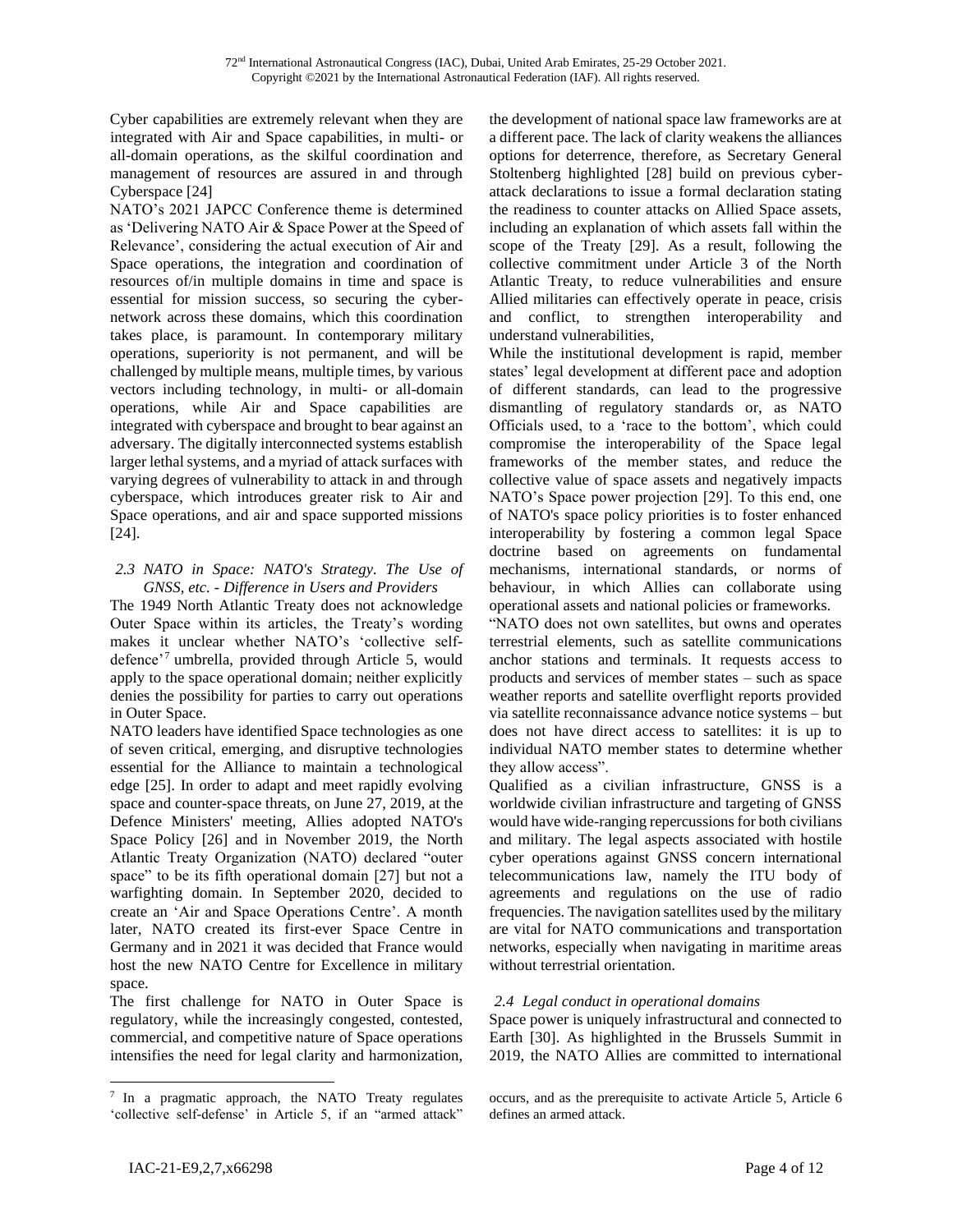law and Alliance's strategic, tactical, and policy success in space operations relies on the 'sensitivity to the legal rules of the game'. In response to cyberattacks that infringes international law (including use of force), States can take countermeasures designed to:

- i. protect their interests and ensure they are respected; and
- ii. induce the State responsible to comply with its obligations<sup>8</sup>.

Under the Tallinn Manual, hostilities, including those involving cyber operations, in, though, or from outer space, which cross the threshold of armed conflict According to Rules 82–83, the law of armed conflict will govern them. If the 'hostile' space operations are considered as an "armed attack" [31], under Article 51 [32] of the UN Charter and customary international law, this entitles the victim State to respond individually with armed force in self-defence or ask the Alliance (or individually any allied State) for assistance in collective self-defence. The 2019 communiqué is remarkable in this regard, as it confirmed in the first place that "attacks to, from, or within space… could lead to the invocation of Article 5" of the North Atlantic Treaty [4].

Under Article 5, upon the request of the victim State, the North Atlantic Council takes a decision and NATO can plan, equip, and train for forcible responses to hostile space operations, and all parties' actions would be subject to the prohibitions, limitations, and requirements of International Humanitarian Law [11].

Self-defence in response to an armed attack carried out in cyberspace might involve digital or conventional means in compliance with the principles of necessity and proportionality<sup>9</sup>.

A State's cyber operation conducted in self-defence as to Rule 71, does not violate this Rule and cannot be an excuse for violations of the law of armed conflict when the exchange between the States concerned qualifies as an armed conflict.

Therefore, LOAC prohibition of conducting cyberattacks against civilian objects (Rule 99) would equally apply to cyber-attacks against civilian space objects that are not being used for military purposes (and therefore do not qualify as military objectives).

The main problem, in this context, would arise from the widespread phenomenon of dual use satellites and other cyber infrastructure in outer space.

At the 2021 Brussels Summit, NATO recognised that "attacks to, from or within space present a clear challenge to the security of the Alliance". Therefore, an attack on one of the Allied infrastructures could lead to the invocation of Article 5 of the North Atlantic Treaty.

# **3. Peacekeeping vs War**

NATO decided to offer its support for peacekeeping operations under the responsibility of the UN Security Council in the course of the Brussels Ministerial Meeting of 17 December 1992 [33]. While peacekeeping for NATO would consist of use of satellites, operated under the aegis of the international community which would be instrumental in performing one or more of the functions such as verifying international treaties, especially arms control and disarmament treaties; monitoring conflicts or crises; supporting peace-keeping operations, such as those performed by the United Nations; managing natural catastrophes. Therefore, the Alliance depends on member states' assets for reliable, neutral information on securitythreatening or security-enhancing developments anywhere on the planet. NATO's approach to the protection of civilians is based on legal, moral, and political imperatives [34]. The protection of civilians, where applicable, includes a range of activities up to and including the use of force, as appropriate, to prevent, deter, pre-empt, and respond to situations in which civilians suffer physical violence or are under threat of physical violence [35].

At the Brussels Summit, the Allies stressed that NATO's space policy "will remain fully in line with international law". The communiqué confirmed that "attacks on, from or within space ... could lead to Article 5 invoking" of the North Atlantic Treaty. In other words, in accordance with Article 51 of the Charter of the United Nations and customary law, space operations can be regarded as "armed attacks", giving the injured country the right to use its own force to respond and seek assistance from alliances (or individual countries) in collective defence. A cyber operation against space assets, whether offensive or defensive, could reasonably be expected to cause

<sup>8</sup> Article 49, §1 of the Draft Articles on the Responsibility of States for Internationally Wrongful Acts, International Law Commission (ILC).

<sup>&</sup>lt;sup>9</sup> Military and Paramilitary activities in and against Nicaragua, Nicaragua v United States of America, judgment, ICJ Reports 1986, §194 and §282 states that "The Parties also agree in holding that whether the response to the attack is lawful depends on observance of the criteria of the necessity and the proportionality of the measures taken in self-defence. […] The measures must not merely be such as to tend to protect the essential security interests of the party taking them, but must be 'necessary' for that purpose"; and Advisory opinion on the

Legality of the Threat or Use of Nuclear Weapons, ICJ Reports 1996, § 41 states that "There is a specific rule […] well established in customary international law" whereby "selfdefence would warrant only measures which are proportional to the armed attack and necessary to respond to it".

Schmitt, Michael N., 'Attack' as a Term of Art in International Law: The Cyber Operations Context (September 7, 2012). Proceedings of the 4th International Conference on Cyber Conflict 283-293 (Christian Czosseck, Rain Ottis & Katharina Ziolkowski eds., 2012). Available at: <https://ssrn.com/abstract=2184833>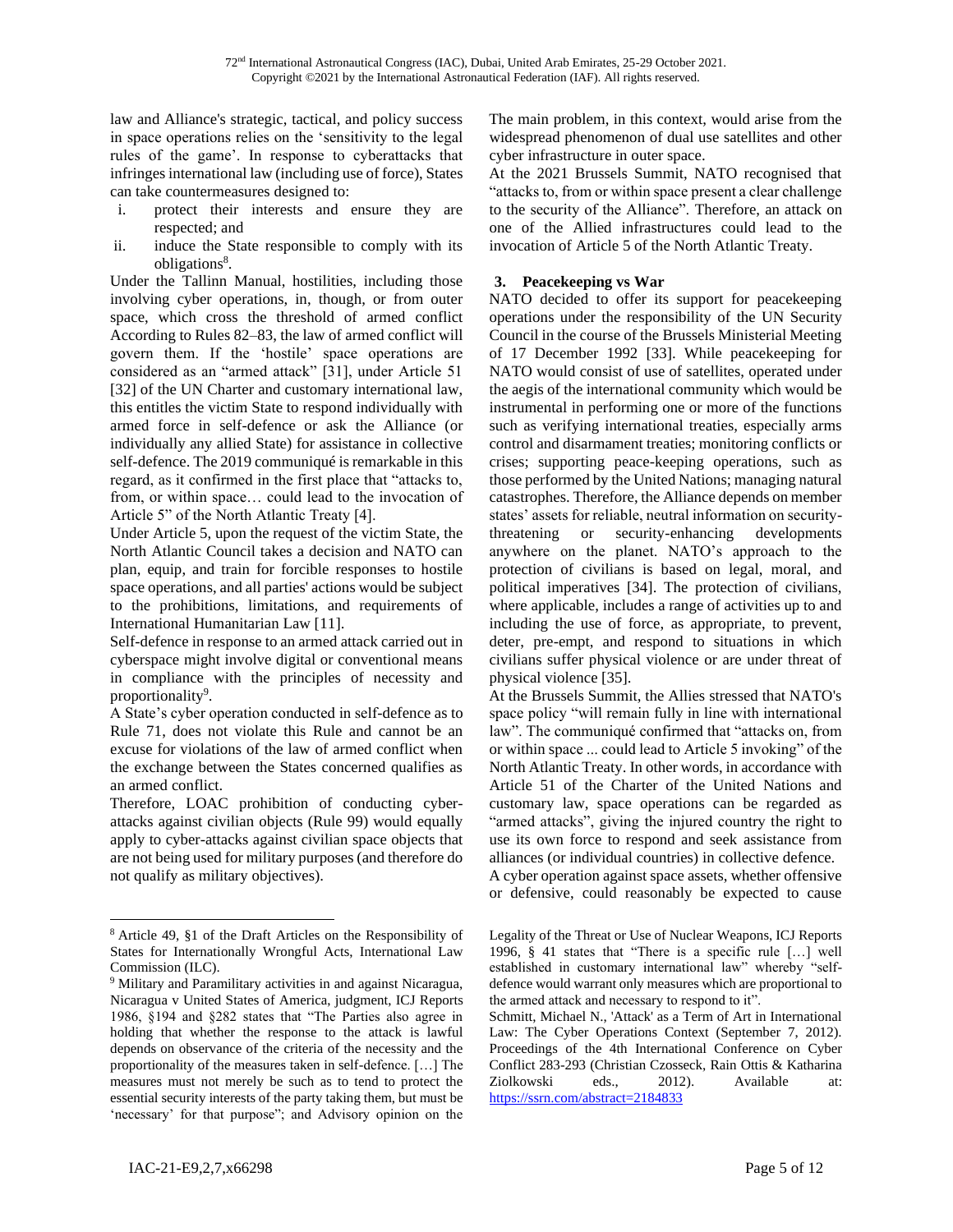injury or death to persons or damage or destruction of objects under IHL. The first crucial point is defining "damage" in the digital world, and Tallinn experts agreed that damage is not limited to physical damage, loss of functionality of an object can also constitute "damage"<sup>10</sup>. In this case, a cyber operation making a civilian network dysfunctional would violate prohibition on targeting directly civilian persons and objects and will be covered by IHL. In such cases, IHL can be applied, if one can characterize a cyber operation as military operations if there is (a) warfare proper (the conduct of military operations within the framework of armed conflict), and (b) "operations other than war", which means operations related to conflict, but outside the framework of armed conflict [36].

NATO implements a different mindset; while some are providing equipment - the other nations must coordinate their actions to protect critical infrastructure. Space assets can be used for military purposes. The main difference may arise where there might be a different definition of what is civilian and what is not. For members who are party to the Geneva Conventions and Protocols, within NATO, they should be compliant to these as a common ground. Standards like STANAG 2449 [37] are only at the minimum, the threshold of compliance is very low, while the US influence is very significant; under the Trump Administration the SPD-7 was published, for maintaining the lead responsibility for any cooperation for access to or information to GPS services. Means that the US is pushing for more influence with their allies.

Along with the new space technologies, the mission variability also increased, such as space transport, space tourism, asteroid mining, lunar operations, and missions to Mars and beyond… The commercialization of space heightens cybersecurity concerns. An attack in outer space could have devastating consequences on Earth, and existing treaties do not yet fully recognize the consequences of space attacks. International law must define the legal framework for networks of linked devices operated in/for these new space missions.

Although it is not possible to give an exhaustive list, whether legal, civil, or military, practitioners must take into consideration the circumstances prevailing at the time of the operation, the origin of the operation and the nature of the instigator/actor (military or not), as well as

the extent of intrusion, the actual or intended effects of the operation or the nature of the intended target.

United Nations Charter is based on the principles of the "sovereign equality of States", the "settlement of international disputes by peaceful means" and the requirement for States to "refrain in their international relations from the threat or use of force against the territorial integrity or political independence of another State" or "in any other manner inconsistent with the purposes of the United Nations"<sup>11</sup>.

Under international law, a cyber hostile operation is not unlawful per se, but can become so where a cyber "operation or its effects" entail violations of international law. Accordingly, "the extent of the intrusion or its effects'', may violate the principles of sovereignty, nonintervention or even the prohibition of the threat or use of force. Keeping in mind the possibility that a cyber operation without physical effects can also be characterised as a use of force.

The series of cyberattacks, which do not meet the threshold of an armed attack individually, could be categorised as an armed attack, in case the accumulation of their effects reaches a certain/sufficient threshold of gravity [38], or they can be taken as "armed attack" when they are carried out as a part of operations in the physical sphere which constitute an armed attack, and where such cyber-attacks are coordinated and stem "from the same entity" or "from different entities acting in concert".

For the assessment of "armed attack" or "gravity", Tallinn Manual 2.0 suggests that operations are judged by their scale and effects, rather than simply the nature (destructive or injurious) of the consequences (Tallinn Manual 2.0, Rule 69) This approach is adopted by NATO states, but not by some non-NATO states (e.g., Australia).

On the other hand, France in 2019, considered penetrating military systems in order to compromise French defence capabilities, or financing or even training

<sup>10</sup> M. N. Schmitt, Tallinn Manual on the International Law Applicable to Cyber Warfare (Cambridge University Press: Cambridge, 2013), Rule 30(11). The notion of damage applies not only to the targeted computer (first order of effect), but also to the impact on any potential installation it might service or control (second order of effect) as well as the impact on the people affected by the shutdown of the services of that installation (third order of effect). Boothby, W. H., 'Methods and means of cyber warfare', International Law Studies, vol. 89 (2013), p. 389.

Until 2018, cybersecurity of space assets has not been a priority in government and private-sector space endeavours. One leading analysis by Chatham House even asserted that cybersecurity discussions often overlook space activities' vulnerability to cyberattacks. Neither the UN Governmental Group of Experts (GGE) on outer space [39] nor the UN GGE on cyberspace [40] addressed the convergence of their respective agendas.

<sup>11</sup> 1945 United Nations Charter, Article 2, para. 4: "All Members shall refrain in their international relations from the threat or use of force against the territorial integrity or political independence of any state, or in any other manner inconsistent with the Purposes of the United Nations". There are only three exceptions to the prohibition of the use of force: self-defence in the event of armed aggression (Article 51 of the United Nations Charter), the use of force authorised by the United Nations Security Council under Chapter VII, and the consent of the State on whose territory the operation takes place.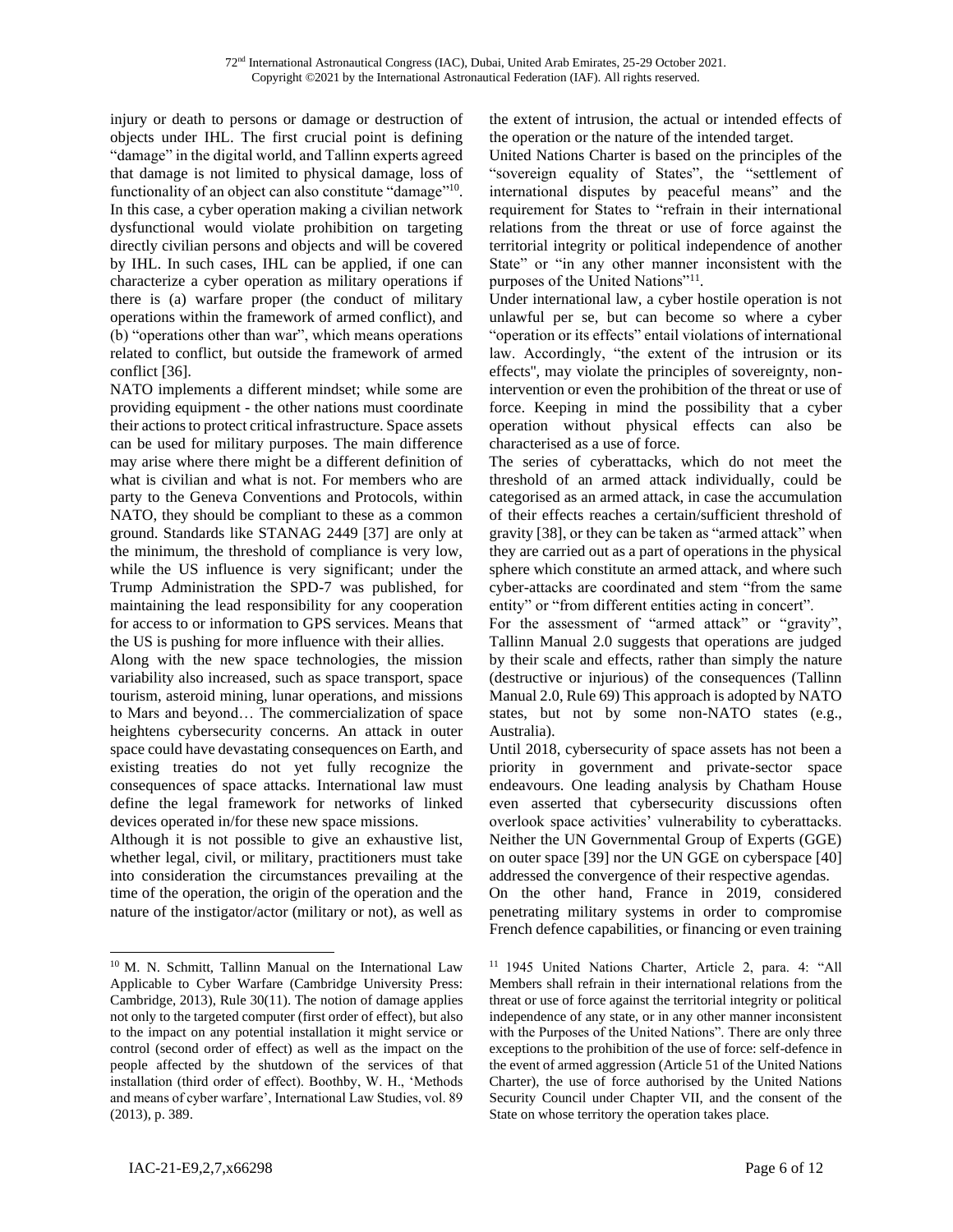individuals to carry out cyberattacks against France, as uses of force. While the Netherlands considered in 2019, during the use of force threshold discussions that "a cyber operation with a very serious financial or economic impact may qualify as the use of force" [41].

Cyber practice Toolkit suggests, as of 2020, there is limited State practice supporting the claim that the meaning of "force" has evolved and include nondestructive cyber operations against critical national infrastructure [42] and no victim State of such an operation of this kind has ever suggested that the operation would have amounted to use of force [43] Interpretation of essential notions has also to be taken into consideration. The disagreements in the U.N. Group of Governmental Experts (GGE) sessions in 2019 as to the binding force of the principle of "due diligence", prevented the group from securing agreement on this critical issue and deploying secure communication infrastructures. While the "due diligence" principle requires States to take feasible measures to stop hostile cyber operations from or through their territory that have serious adverse consequences for the international legal rights of other States, NATO members are divided over whether due diligence is a mandatory rule of international law or only a "voluntary, non-binding rule of responsible state behaviour", that is, behaviour in which responsible members of the international community should participate. General John W. Raymond of the U.S. Space Force recognizes this potential for the future development of international norms of responsible behaviour in the exploration and use of the space environment, NATO Allies have to develop shared understandings and expectations about how international law applies to space operations and on how to respond hostile operations undertaken by peer and near-peer competitors.

# **4. GNSS**

The Global Positioning System was originally designed as a military system, to meet tactical and strategic needs on the battlefield, during the Cold War Era. The term traditionally refers to the North American global positioning system, or satellite positioning system, while GNSS refers to the International Multi-Constellation Satellite System. Therefore, GNSS as an umbrella term typically includes GPS, GLONASS, Baidu, Galileo, and any other constellation system.

# *4.1 Importance of GNSS*

GNSS and GPS work together, however the GNSScompatible equipment can use navigational satellites from other networks beyond the GPS system, which is the main difference from GPS, and more satellites means increased receiver accuracy and reliability.

The GNSS can be targeted by cyberattacks via the command connection or ground station, since an unencrypted command link can expose the satellite's capabilities to an opponent, or a ground station could be hacked directly, allowing the ground station to influence satellite control or data.

The ITU, while recognizing that "Member States retain their entire freedom with regard to military radio installations" [44] these installations must, so far as possible, take measures to prevent harmful interference [45]. Therefore, when assessing the interference risks associated with conflict zones or planning military exercises, ITU invites Member States to consider that the use of satellite-based systems can potentially be impacted beyond that zone, and therefore, an enhanced civilmilitary coordination is required.

NATO's ballistic missile defence capability is being built around a command-and-control system that enables five key functions: planning, monitoring, informationsharing, interception and consequence management<sup>12</sup>. The security of the system relies on three key elements, confidentiality, integrity and availability. industrial security is paramount (inc also supply chains)" [2].

## *4.2 Potential impacts of cyber attack*

The consequences of cyber-attacks on space missions are aggravated because of component satellites' augmented connectivity and use of Internet of Things (IoT) devices in contemporary space systems. The potential impacts of an attack on a communication satellite can endanger national security by generating widespread disruptions to communication channels, not only national level, but also across widespread geographies, cross countries, and cause panic.

The attacker can infiltrate the network without being detected and remain undetected.

Cyber threats may target different components of a space mission: the ground segment, the space segment, and the link segment. The vulnerabilities stem from the ground segments; mostly generated from network components and the receivers (which receive the data from the satellite). The threats may also target hardware of satellites in the supply chain, and compromise ground units at a later stage [46].

"Cyber vulnerabilities undermine confidence in the performance of strategic systems. As a result, rising uncertainty in information and analysis continues to impact the credibility of deterrence and strategic stability.

 $12$  Each of these functions may use satellite-based positioning, navigation and timing, intelligence, and communications services to some degree. Significantly, the monitoring function incorporates space-based early warning. Once detected the

missiles are tracked using sea and land-based radar computer systems such as aegis and their interception is arranged through sophisticated command control. due to the nature of the task, time and accuracy are of the absolute essence.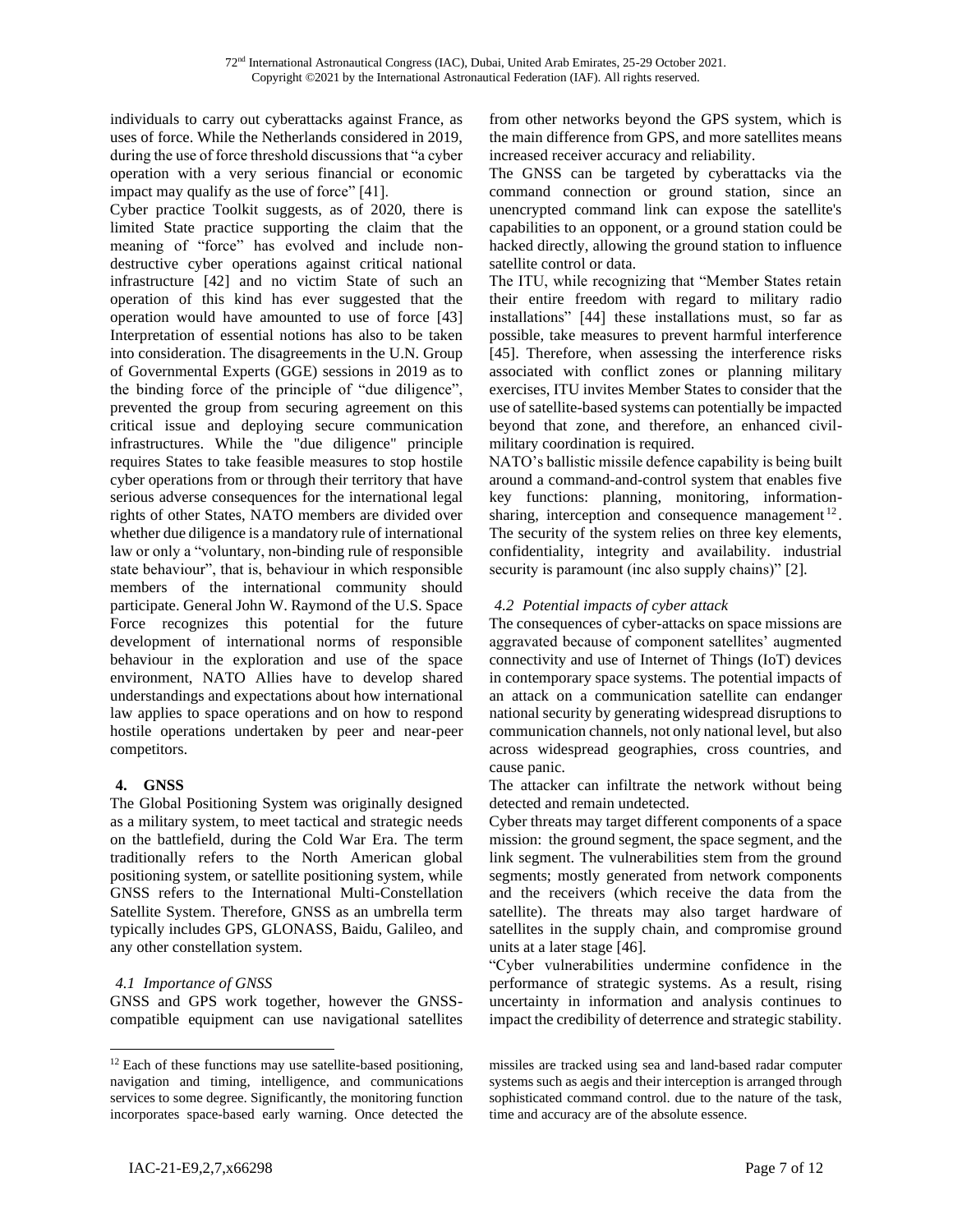Loss of trust in technology also has implications for determining the source of a malicious attack (attribution), strategic calculus in crisis decision-making and may increase the risk of misperception" [47]

## *4.3 Cyber Threats Against GNSS*

Ground stations - how can we prevent threats? Preventive method and time-based method. Previous attack on ISS. GNSS are specifically vulnerable to hostile cyber operations because of the very low power of their signals and services and constitute potential primary targets in future wars because of their importance not only for military operations, but also for critical national infrastructure and key economic sectors. Unlike physical attacks they are not likely to cause major damages to the satellite navigation system. Recent cyber operations against GNSS were jamming and spoofing [48] although other types of attacks such as hacking or eavesdropping of communications satellite systems, are also technically possible.

In 2018, during NATO Trident Juncture, NATO's biggest military maneuverer since the end of the Cold War [49] took place in southern and central Norway, plus the North Atlantic and Baltic Sea between October 25 and November 7. NATO officials confirmed the disruption on November 11 [50].

Cybersecurity for satellite Ground Systems has been neglected. With the increasing number of small satellites and a global network of ground stations needed to provide low latency for data getting between low earth orbit and users, the threat surface for cyberattacks has grown significantly.

We are in a phase in which we need to mitigate the risks by simplifying the necessary controls, using time-based methods for analysing controls and preventive cybersecurity mechanisms on new systems in order to provide data assurance.

The targeting of space ground systems increased over the last years with highly sophisticated attacks occurring over the last couple of years. Many attacks took place for different reasons, like the non-update of certain vital software to the operating system and that was the case of the International Space Station computers.

In 2008, hackers infiltrated the Johnson Space Center's mission control computer network and were able to have the mission control network upload a malicious Trojan horse access program onto computers on the ISS disrupting on-board communications [51]. In March 2011, the theft of an unencrypted NASA laptop resulted in the loss of algorithms used to command and control the International Space Station [52].

Another cybersecurity issue concerns the vulnerabilities in GPS receivers' software which rendered GPS's precision timing invalid. Here instead of spoofing or jamming the GPS signal, the actors attack the inherent weaknesses of GPS's design to disrupt the timing.

Most of the existing cybersecurity risk management policies emphasize on identifying potential cybersecurity issues in the early phase of acquisition, in a way the security of these systems is built into the ground systems right before the deployment.

The first step in a good cybersecurity strategy is having a risk management framework to determine what assets are most attractive to hackers and how they should be protected. This means considering all the existing assets (physical and virtual) and the cost associated with the access to these assets by the hacker. We need to consider the type of data that we have in transit like the commands and control communications, live monitoring information, satellite data that will be transferred and the data at rest like databases with satellite information, secured APIs etc.

Among the existing effective frameworks, we mention the Cybersecurity Maturity Model Certification (CMMC) [53] that is a program initiated by the United States Department of Defense (DoD) in order to measure their defence contractors' capabilities, readiness, and sophistication in the area of cybersecurity.

The CMMC have different stages of security maturity:

- 1. Scanning This is the first step that a corporation thinking about cybersecurity will have;
- 2. Managed Assessment and Compliance;
- 3. Formalized Analysis and Prioritization; and
- 4. Attack Focused Management ending with Stage Optimization

While existing frameworks provide current guidance on cybersecurity, it's important to monitor for any recommended changes on a regular basis.

Many security control models only address the presence of controls first and do not quantify what those controls provide. The assessment of risk in these models remains qualitative and the risk in these models becomes a subjective measurement.

The Time-Based Security method develops the idea of the evaluation of every security measure a system puts in place using a simple mathematical formula for the:

### *Protection Time > Detection Time + Response Time*

Protection Time is the time a security measure will provide before it becomes compromised or disrupted. Detection Time is the time it takes for the people controlling the system to find out that a compromise occurred. Response Time is the time it takes those people controlling the system to act accordingly. As a result, protection measures from every security process should allocate more protection time than it takes for the system managers to detect and respond to the potential attack.

This model provides a method for evaluating successive multiple controls. If the satellite control console is the target, then each successive control preventing access to it is judged. A high-level example could test the time it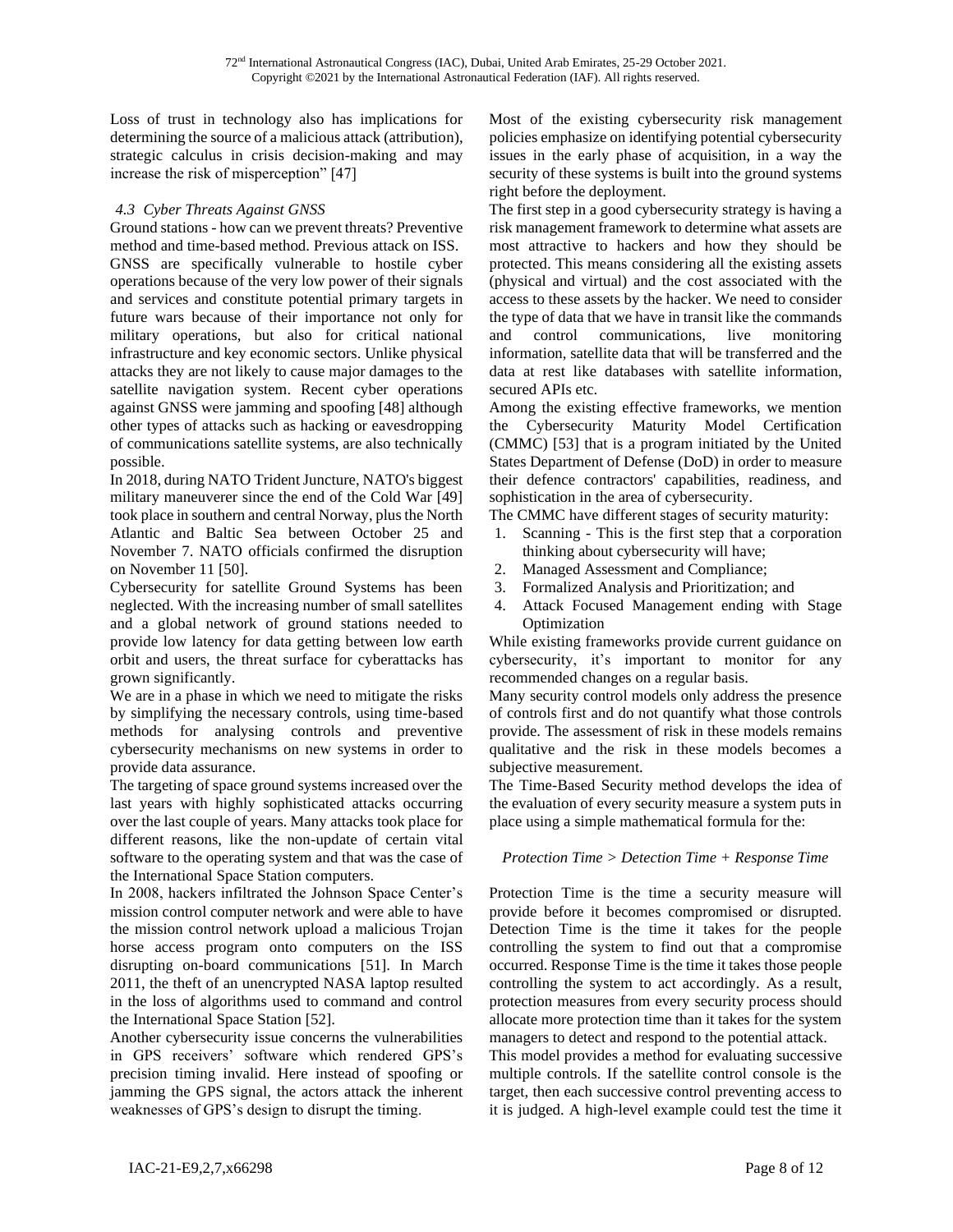takes attackers to: (1) access to the base network, (2) access to the satellite control network, and finally, (3) access to the console. Commanders then can make true risk-based decisions on whether they can afford additional protections. The major issue of a quantitative time-based model becomes the requirement for granular testing of every security control on an existing system.

The time-based method is applied to new systems, but the selection of security controls becomes a difficult process if the system designers do not consider security at the outset of the design. The selection of security controls in the time-based model may overwhelm system designers. Without an idea of what to protect in a new or modernized ground system, the quantitative model only provides best guesses. Consequently, the quantitative models work best in existing systems.

Another model for risk-based evaluation of space ground systems uses a preventative mission assurance model based on redefining cyberspace as anything processing a signal and then using the six steps of the data lifecycle: generation, processing, storage, communication, consumption, and destruction in evaluating the risk to the system. Unlike the other models that consider the detection and usually the threat vector, this preventive model focuses specifically on the vulnerability [51]

Generally, if we can build a system without vulnerabilities of the operating system then we can assure security. This preventative model requires the reengineering of communication channels. It does not provide adaptive methods for dealing with existing cyber security channels as those found in existing space systems. In the future, this model will be extremely considered for the modernization and re-engineering of the Air Force Satellite Control Network (AFSCN) ground station network architecture coordinating communications to more than 100 satellites via nine ground stations positioned around the globe.

Threat elements release new risks of attacks daily, so security operations should be adapted in a sustainable way. It is crucial to consider risk models to assess the strength of existing controls against the threats addressing most potential security vulnerabilities. Having an established framework that will react fast and effectively is mandatory at this stage.

Quantum technologies bring potential new capabilities, to develop parameters of threats, solve the algorithms behind encryption keys that protect our data and the Internet's infrastructure and transform cybersecurity.

# **5. Recommendation**

NATO has to review and renew its strategies for building defences by policy development and raising awareness against new and evolving threats, to protect space-based technologies that supplement lost

capabilities and negate adversarial interference with space systems.

### *5.1 Strategies for building defences for the intersection of space & cyber domains, considering the provisions of the North Atlantic Treaty and other relevant instruments of the Organization*

NATO relies on its Allied capabilities; therefore, it is essential to have a unique coordinate system to respond during a crisis. The already existing exercises, such as the Crisis Management Exercise (CMX) which focus on cyber, and resilience should be implemented with space assets. This internal and partner consultation and decision-making procedures at the strategic politicalmilitary level would help to strengthen the alliance response and resilience. Therefore, NATO has to operate with a renewed focus on improving proficiency in Allied Cyberspace and Electromagnetic Spectrum Operations, by building awareness, developing policies and strategies, acquiring new capabilities, working with industry and academia, and training people to become experts.

Building defence is possible by "raising awareness" throughout the NATO systems, and by creation of regulation through NATO security framework , in a standardized and collective way which require a proactive effort to prevent, detect and prepare forces to respond to incidents, by developing guidelines, resources, and working groups focusing on emerging technologies to protect the space assets, and test coherency of the rules and their application by raising preparedness, building blocks between law and policy requirements for collective defence.

The traditional policy creation mechanisms are based on multilateralism. States and most of the traditional international organizations struggle to adapt themselves to evolving realities of the new technologies and their applications and implications in new domains, such as cyber and space. Another aspect is to keep the will and interests of member states alive for policy development. This requires NATO to revise and update/adapt its mechanisms, in a way to support a clear-eyed, inclusive policy development, to overcome siloed or single domain-based approaches, to manoeuvre and react in the extremely complex environments.

As a military-security organization, and as to its foundational concerns, unlike UN, NATO cannot represent an open forum for the intellectual construction, however, can support and benefit from the effective participation of the commercial actors, which own operate and manage these new domains, and can assess and adapt these new policies created to remain at the speed of relevance, as highlighted in JAPCC 2021 meeting this year.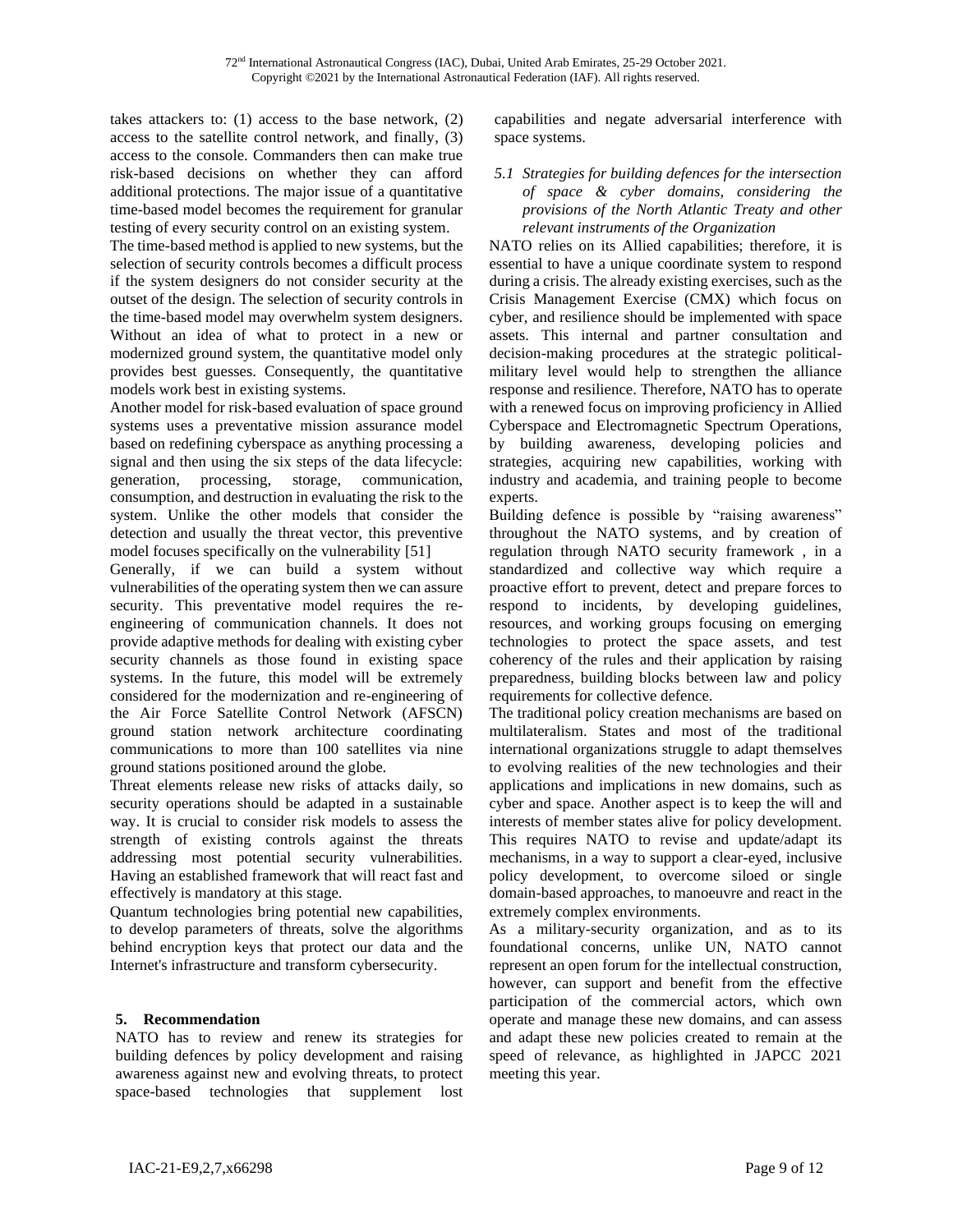*5.2 Building blocks between space law (the lex specialis) and cyber policies and standards*

While rivalry in space, considering Chinese and Russian initiatives, is increasing, the Allies have not agreed on a joint space doctrine, to provide principles of how operations should be planned, prepared, commanded, conducted, sustained, terminated, and assessed, but confined with a policy [54] to direct and assign tasks and prescribe the desired capabilities. Although the initial intention of NATO was not militarizing space, as approved on June 27, 2019, NATO adopted a new space policy to provide guidance for opportunities and challenges as to information sharing and increasing interoperability and recognise space as a domain of warfare during the London summit at the end of 2019 [55]. Therefore, the first step would be to consider adversaries' counter space capabilities, from cyber operations to anti-satellite missiles. Then, focusing on the design, principles and vulnerabilities of the space-based assets is of the top priority. This also requires more focus on the development of the legal framework. As to cyberattacks on a space system, collective self-defence as to Article 5 grounds would be possible if the attack will have kinetic consequences.

In case of the kinetic consequences that are creating space debris, considering Article 35 of Additional Protocol I to the Geneva Conventions of 12 August 1949, this would constitute "the violation of the responsibility not to cause widespread, long-term and severe damage to the natural environment".

One of the important questions raised is targeting dualuse assets and application of IHL and international law rules. In case a dual use asset is targeted by a cyberattack, this would be counted as a military objective and would be subject to the rule of proportionality and parties would be obliged to take precautions in attack as well as comply with the principle of distinction (civilianscombatants-civil and military objects).

### **References**

- [1] J. Camille Grand, Patrick Turner, Space NATO's Newest operating Domain, in NITECH Magazine, Issue 4, December 2020. Available at: [https://issuu.com/globalmediapartners/docs/nitech\\_is](https://issuu.com/globalmediapartners/docs/nitech_issue_04_december_2020?fr=sNWYwOTIzODkzMTY) [sue\\_04\\_december\\_2020?fr=sNWYwOTIzODkzMT](https://issuu.com/globalmediapartners/docs/nitech_issue_04_december_2020?fr=sNWYwOTIzODkzMTY) [Y](https://issuu.com/globalmediapartners/docs/nitech_issue_04_december_2020?fr=sNWYwOTIzODkzMTY)
- [2] Robert Kroeger, LTC Henry Heren, Laurent Smith, Cyber security for space systems, in NITECH Magazine, Issue 4, December 2020. Available at: [https://issuu.com/globalmediapartners/docs/nitech\\_is](https://issuu.com/globalmediapartners/docs/nitech_issue_04_december_2020?fr=sNWYwOTIzODkzMTY) [sue\\_04\\_december\\_2020?fr=sNWYwOTIzODkzMT](https://issuu.com/globalmediapartners/docs/nitech_issue_04_december_2020?fr=sNWYwOTIzODkzMTY) [Y](https://issuu.com/globalmediapartners/docs/nitech_issue_04_december_2020?fr=sNWYwOTIzODkzMTY)
- [3] B. Ünal, Cybersecurity of NATO's Space-based Strategic Assets, International Security Department, Chatham House Chatham House. The Royal Institute of International Affairs, July 2019.
- [4] The Washington Treaty, April 4, 1949. Available at: [https://www.nato.int/cps/en/natohq/official\\_texts\\_17](https://www.nato.int/cps/en/natohq/official_texts_17120.htm) [120.htm](https://www.nato.int/cps/en/natohq/official_texts_17120.htm)
- [5] NATO Brussels 2021 Summit Communiqué, June 14, 2021, para. 33. Available at: [https://www.nato.int/cps/en/natohq/news\\_185000.ht](https://www.nato.int/cps/en/natohq/news_185000.htm) [m](https://www.nato.int/cps/en/natohq/news_185000.htm)
- [6] NATO Strategic Concepts, updated on June 15, 2021, Available at: [https://www.nato.int/cps/en/natohq/topics\\_56626.ht](https://www.nato.int/cps/en/natohq/topics_56626.htm#:~:text=The%20current%20Strategic%20Concept,-The%202010%20Strategic&text=After%20having%20described%20NATO%20as,crisis%20management%20and%20cooperative%20security) [m#:~:text=The%20current%20Strategic%20Concept](https://www.nato.int/cps/en/natohq/topics_56626.htm#:~:text=The%20current%20Strategic%20Concept,-The%202010%20Strategic&text=After%20having%20described%20NATO%20as,crisis%20management%20and%20cooperative%20security) [,-](https://www.nato.int/cps/en/natohq/topics_56626.htm#:~:text=The%20current%20Strategic%20Concept,-The%202010%20Strategic&text=After%20having%20described%20NATO%20as,crisis%20management%20and%20cooperative%20security) [The%202010%20Strategic&text=After%20having%](https://www.nato.int/cps/en/natohq/topics_56626.htm#:~:text=The%20current%20Strategic%20Concept,-The%202010%20Strategic&text=After%20having%20described%20NATO%20as,crisis%20management%20and%20cooperative%20security) [20described%20NATO%20as,crisis%20managemen](https://www.nato.int/cps/en/natohq/topics_56626.htm#:~:text=The%20current%20Strategic%20Concept,-The%202010%20Strategic&text=After%20having%20described%20NATO%20as,crisis%20management%20and%20cooperative%20security) [t%20and%20cooperative%20security](https://www.nato.int/cps/en/natohq/topics_56626.htm#:~:text=The%20current%20Strategic%20Concept,-The%202010%20Strategic&text=After%20having%20described%20NATO%20as,crisis%20management%20and%20cooperative%20security)
- [7] Strengthened Resilience Commitment, June 14, 2021. Available at: at: [https://www.nato.int/cps/en/natohq/official\\_texts\\_18](https://www.nato.int/cps/en/natohq/official_texts_185340.htm) [5340.htm](https://www.nato.int/cps/en/natohq/official_texts_185340.htm)
- [8] Y. Dinstein, A.W. Dahl, Section II: Cyber Operations. In: Oslo Manual on Select Topics of the Law of Armed Conflict. Springer, Cham, 2020. Available at: [https://doi.org/10.1007/978-3-030-39169-0\\_2](https://doi.org/10.1007/978-3-030-39169-0_2)
- [9] Treaty on Principles Governing the Activities of States in the Exploration and Use of Outer Space, Including the Moon and Other Celestial Bodies, opened for signature Jan. 27, 1967, 18 U.S.T. 2410, 610 U.N.T.S. 205 [hereinafter: Outer Space Treaty or OST]
- [10] The Webster's New Collegiate Dictionary, Eleventh Edition, 2014.
- [11] M. Schmitt, Sqn. Ldr. K. Tinkler, War in Space: How International Humanitarian Law Might Apply, The Woomera Project - Part 3, in Just Security, March 9, 2020, Available at: [https://www.justsecurity.org/68906/war-in-space](https://www.justsecurity.org/68906/war-in-space-how-international-humanitarian-law-might-apply/)[how-international-humanitarian-law-might-apply/](https://www.justsecurity.org/68906/war-in-space-how-international-humanitarian-law-might-apply/)
- [12] A. Stickings, Space as an Operational Domain: What Next for NATO?, October 2020, RUSI News brief, Vol. 40, No. 91. Available at: [https://static.rusi.org/stickings\\_web\\_0.pdf](https://static.rusi.org/stickings_web_0.pdf)
- [13] NATO Recognized Cyberspace as a 'Domain of Operations' at Warsaw Summit, held on 8 – 9 July 2016. Available at: [https://ccdcoe.org/incyder](https://ccdcoe.org/incyder-articles/nato-recognises-cyberspace-as-a-domain-of-operations-at-warsaw-summit/)[articles/nato-recognises-cyberspace-as-a-domain-of](https://ccdcoe.org/incyder-articles/nato-recognises-cyberspace-as-a-domain-of-operations-at-warsaw-summit/)[operations-at-warsaw-summit/](https://ccdcoe.org/incyder-articles/nato-recognises-cyberspace-as-a-domain-of-operations-at-warsaw-summit/)
- [14] Wales Summit Declaration, Issued by the Heads of State and Government participating in the meeting of the North Atlantic Council in Wales, para.72; issued on September 5, 2014, updated in August 2018. Available at: at: [https://www.nato.int/cps/en/natohq/official\\_texts\\_11](https://www.nato.int/cps/en/natohq/official_texts_112964.htm) [2964.htm](https://www.nato.int/cps/en/natohq/official_texts_112964.htm)
- [15] London Declaration, December 4, 2019. Available at: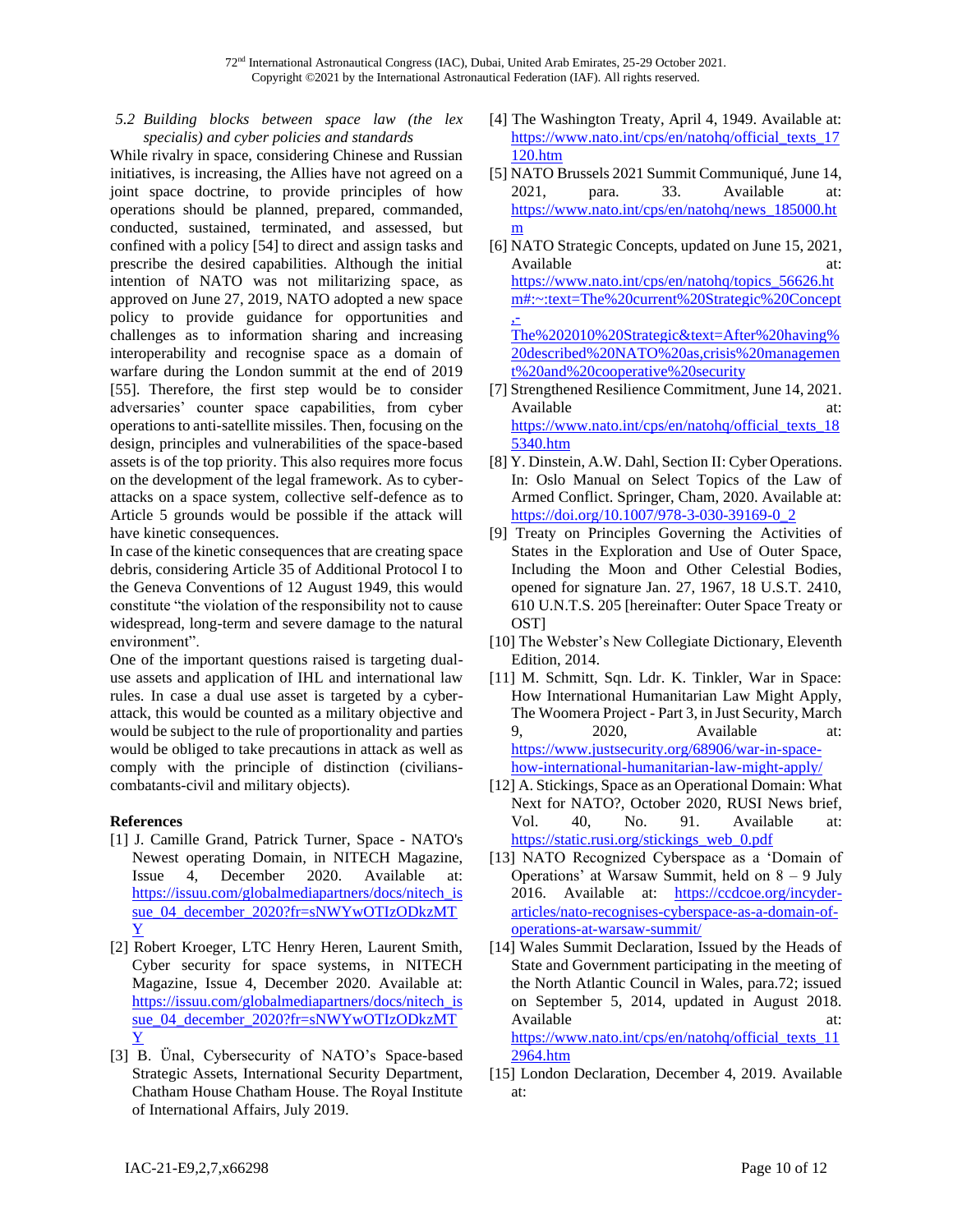72nd International Astronautical Congress (IAC), Dubai, United Arab Emirates, 25-29 October 2021. Copyright ©2021 by the International Astronautical Federation (IAF). All rights reserved.

[https://www.nato.int/cps/en/natohq/official\\_texts\\_17](https://www.nato.int/cps/en/natohq/official_texts_171584.htm) [1584.htm](https://www.nato.int/cps/en/natohq/official_texts_171584.htm)

- [16] NATO's Approach to Space, NATO Official Website, 22 Apr. 2021. Available at: [https://www.nato.int/cps/en/natohq/topics\\_175419.ht](https://www.nato.int/cps/en/natohq/topics_175419.htm#:~:text=Space%20underpins%20NATO) [m#:~:text=Space%20underpins%20NATO's%20abil](https://www.nato.int/cps/en/natohq/topics_175419.htm#:~:text=Space%20underpins%20NATO) [ity%20to,companies%20based%20on%20their%20t](https://www.nato.int/cps/en/natohq/topics_175419.htm#:~:text=Space%20underpins%20NATO) [erritory](https://www.nato.int/cps/en/natohq/topics_175419.htm#:~:text=Space%20underpins%20NATO)
- [17] Foreign Ministers take decisions to adapt NATO, recognize space as an operational domain, 20 November 2019. Available at: [https://www.nato.int/cps/en/natohq/news\\_171028.ht](https://www.nato.int/cps/en/natohq/news_171028.htm) [m;](https://www.nato.int/cps/en/natohq/news_171028.htm) Stoltenberg stated "What NATO will do will be defensive, and we will not deploy weapons in space", Martin Banks, NATO names space as an 'operational domain,' but without plans to weaponize it, November 20, 2019, in Defence News. Available at: [https://www.defensenews.com/smr/nato-2020](https://www.defensenews.com/smr/nato-2020-defined/2019/11/20/nato-names-space-as-an-operational-domain-but-without-plans-to-weaponize-it/) [defined/2019/11/20/nato-names-space-as-an](https://www.defensenews.com/smr/nato-2020-defined/2019/11/20/nato-names-space-as-an-operational-domain-but-without-plans-to-weaponize-it/)[operational-domain-but-without-plans-to](https://www.defensenews.com/smr/nato-2020-defined/2019/11/20/nato-names-space-as-an-operational-domain-but-without-plans-to-weaponize-it/)[weaponize-it/](https://www.defensenews.com/smr/nato-2020-defined/2019/11/20/nato-names-space-as-an-operational-domain-but-without-plans-to-weaponize-it/)
- [18] SHAPE, NATO Space Centre, Communiqué, October 2020. Available at: [https://shape.nato.int/about/aco-capabilities2/nato](https://shape.nato.int/about/aco-capabilities2/nato-space-centre#:~:text=NATO%20Defence%20Ministers%20subsequently%20agreed,a%20meeting%20in%20October%202020.&text=NATO)[space](https://shape.nato.int/about/aco-capabilities2/nato-space-centre#:~:text=NATO%20Defence%20Ministers%20subsequently%20agreed,a%20meeting%20in%20October%202020.&text=NATO)[centre#:~:text=NATO%20Defence%20Ministers%2](https://shape.nato.int/about/aco-capabilities2/nato-space-centre#:~:text=NATO%20Defence%20Ministers%20subsequently%20agreed,a%20meeting%20in%20October%202020.&text=NATO) [0subsequently%20agreed,a%20meeting%20in%20O](https://shape.nato.int/about/aco-capabilities2/nato-space-centre#:~:text=NATO%20Defence%20Ministers%20subsequently%20agreed,a%20meeting%20in%20October%202020.&text=NATO) [ctober%202020.&text=NATO's%20new%20Space](https://shape.nato.int/about/aco-capabilities2/nato-space-centre#:~:text=NATO%20Defence%20Ministers%20subsequently%20agreed,a%20meeting%20in%20October%202020.&text=NATO) [%20Centre%20is,to%20ensure%20its%20competiti](https://shape.nato.int/about/aco-capabilities2/nato-space-centre#:~:text=NATO%20Defence%20Ministers%20subsequently%20agreed,a%20meeting%20in%20October%202020.&text=NATO) [ve%20advantage](https://shape.nato.int/about/aco-capabilities2/nato-space-centre#:~:text=NATO%20Defence%20Ministers%20subsequently%20agreed,a%20meeting%20in%20October%202020.&text=NATO)
- [19] Dr. J. Donnelly, Lieutenant Commander J. Farley, Defining the 'Domain' in Multi-Domain, in Shaping NATO for Multi-Domain Operations of the Future, Joint Air & Space Power Conference 2019, on 8-10 October 2019, p.7. Available at: [https://www.japcc.org/wp](https://www.japcc.org/wp-content/uploads/JAPCC_Read_Ahead_2019.pdf)[content/uploads/JAPCC\\_Read\\_Ahead\\_2019.pdf.](https://www.japcc.org/wp-content/uploads/JAPCC_Read_Ahead_2019.pdf)

'The NATO Combined Operations Planning Directive (COPD) uses the term domain in reference to the PMESII, which the JP 5-0 refers to as systems.

- [20] Dr. S. Clarke, 'It's going to happen': is the world ready for war in space?, The Guardian, 15 April 2018. Available at: at: [https://www.theguardian.com/science/2018/apr/15/it](https://www.theguardian.com/science/2018/apr/15/its-going-to-happen-is-world-ready-for-war-in-space) [s-going-to-happen-is-world-ready-for-war-in-space](https://www.theguardian.com/science/2018/apr/15/its-going-to-happen-is-world-ready-for-war-in-space)
- [21] Schriever Wargame 2012, International HQ SACT Report. Available at: [https://www.act.nato.int/images/stories/events/2012/](https://www.act.nato.int/images/stories/events/2012/sw12i/sw12i_report.pdf) [sw12i/sw12i\\_report.pdf](https://www.act.nato.int/images/stories/events/2012/sw12i/sw12i_report.pdf)
- [22] Cyber defence, NATO Official Website, 12 April 2021. Available at: [https://www.nato.int/cps/en/natohq/topics\\_78170.ht](https://www.nato.int/cps/en/natohq/topics_78170.htm) [m](https://www.nato.int/cps/en/natohq/topics_78170.htm)
- [23] Laura Brent, NATO's Role in Cyberspace, in NATO Review, February 12, 2019. Available at:

[https://www.nato.int/docu/review/articles/2019/02/1](https://www.nato.int/docu/review/articles/2019/02/12/natos-role-in-cyberspace/index.htm) [2/natos-role-in-cyberspace/index.htm](https://www.nato.int/docu/review/articles/2019/02/12/natos-role-in-cyberspace/index.htm)

- [24] Joint Air & Space Power Conference 2021 Delivering NATO Air & Space Power at the Speed of Relevance,7-9 September 2021. Available at: [https://www.japcc.org/cyberspace-and-joint-air-and](https://www.japcc.org/cyberspace-and-joint-air-and-space-power)[space-power](https://www.japcc.org/cyberspace-and-joint-air-and-space-power)
- [25] Emerging and disruptive technologies, October 22, 2021. Available at: [https://www.nato.int/cps/en/natohq/topics\\_184303.ht](https://www.nato.int/cps/en/natohq/topics_184303.htm) [m](https://www.nato.int/cps/en/natohq/topics_184303.htm)
- [26] NATO Defence Ministers approve new space policy, discuss readiness and mission in Afghanistan, June 27, 2019. Available at: [https://www.nato.int/cps/en/natohq/news\\_167181.ht](https://www.nato.int/cps/en/natohq/news_167181.htm) [m](https://www.nato.int/cps/en/natohq/news_167181.htm)
- [27] Press conference by NATO Secretary General Jens Stoltenberg ahead of the meetings of NATO Ministers of Foreign Affairs, 19 Nov. 2019 (Available at: [https://www.nato.int/cps/en/natohq/opinions\\_17097](https://www.nato.int/cps/en/natohq/opinions_170972.htm?selectedLocale=ru) [2.htm?selectedLocale=ru](https://www.nato.int/cps/en/natohq/opinions_170972.htm?selectedLocale=ru)
- [28] Jens Stoltenberg, 'NATO will defend itself' (2019), Available at: at: [https://www.nato.int/cps/en/natohq/news\\_168435.ht](https://www.nato.int/cps/en/natohq/news_168435.htm?selectedLocale=en) [m?selectedLocale=en](https://www.nato.int/cps/en/natohq/news_168435.htm?selectedLocale=en)
- [29] Á. M. Blanco, Col Dr D. Gallton, D. Reding, The Impact of Law on NATO's Space Power at the Speed of Relevance (Conference Read Ahead), Joint Air & Space Power Conference 2021 Delivering NATO Air & Space Power at the Speed of Relevance,7-9 September 2021. Available at: [https://www.japcc.org/the-impact-of-law-on-natos](https://www.japcc.org/the-impact-of-law-on-natos-space-power-at-the-speed-of-relevance/)[space-power-at-the-speed-of-relevance/](https://www.japcc.org/the-impact-of-law-on-natos-space-power-at-the-speed-of-relevance/)
- [30] B. E. Bowen, War in Space Strategy, Spacepower, Geopolitics, Edinburgh University Press, 2020.
- [31] How is the Term "Armed Conflict" Defined in International Humanitarian Law?", in International Committee of the Red Cross (ICRC) Opinion Paper, March 2008. Available at: [https://www.icrc.org/en/doc/assets/files/other/opinio](https://www.icrc.org/en/doc/assets/files/other/opinion-paper-armed-conflict.pdf) [n-paper-armed-conflict.pdf](https://www.icrc.org/en/doc/assets/files/other/opinion-paper-armed-conflict.pdf)
- [32] Article 51, UN Charter, 1945. Available at: [https://www.un.org/en/about-us/un-charter/full](https://www.un.org/en/about-us/un-charter/full-text#:~:text=Article%2051,maintain%20international%20peace%20and%20security)[text#:~:text=Article%2051,maintain%20internationa](https://www.un.org/en/about-us/un-charter/full-text#:~:text=Article%2051,maintain%20international%20peace%20and%20security) [l%20peace%20and%20security](https://www.un.org/en/about-us/un-charter/full-text#:~:text=Article%2051,maintain%20international%20peace%20and%20security)
- [33] NATO Ministerial Meeting Brussels, 17 December 1992. Available at: [https://www.bits.de/NRANEU/UN-](https://www.bits.de/NRANEU/UN-NATO%20Peacekeeping/Brussels.htm)[NATO%20Peacekeeping/Brussels.htm](https://www.bits.de/NRANEU/UN-NATO%20Peacekeeping/Brussels.htm)
- [34] Guiding Principles Art.4, in NATO Policy for the Protection of Civilians, endorsed by the Heads of State and Government participating in the meeting of the North Atlantic Council in Warsaw 8-9 July 2016; Last updated: 24 Jun. 2021. Available at: